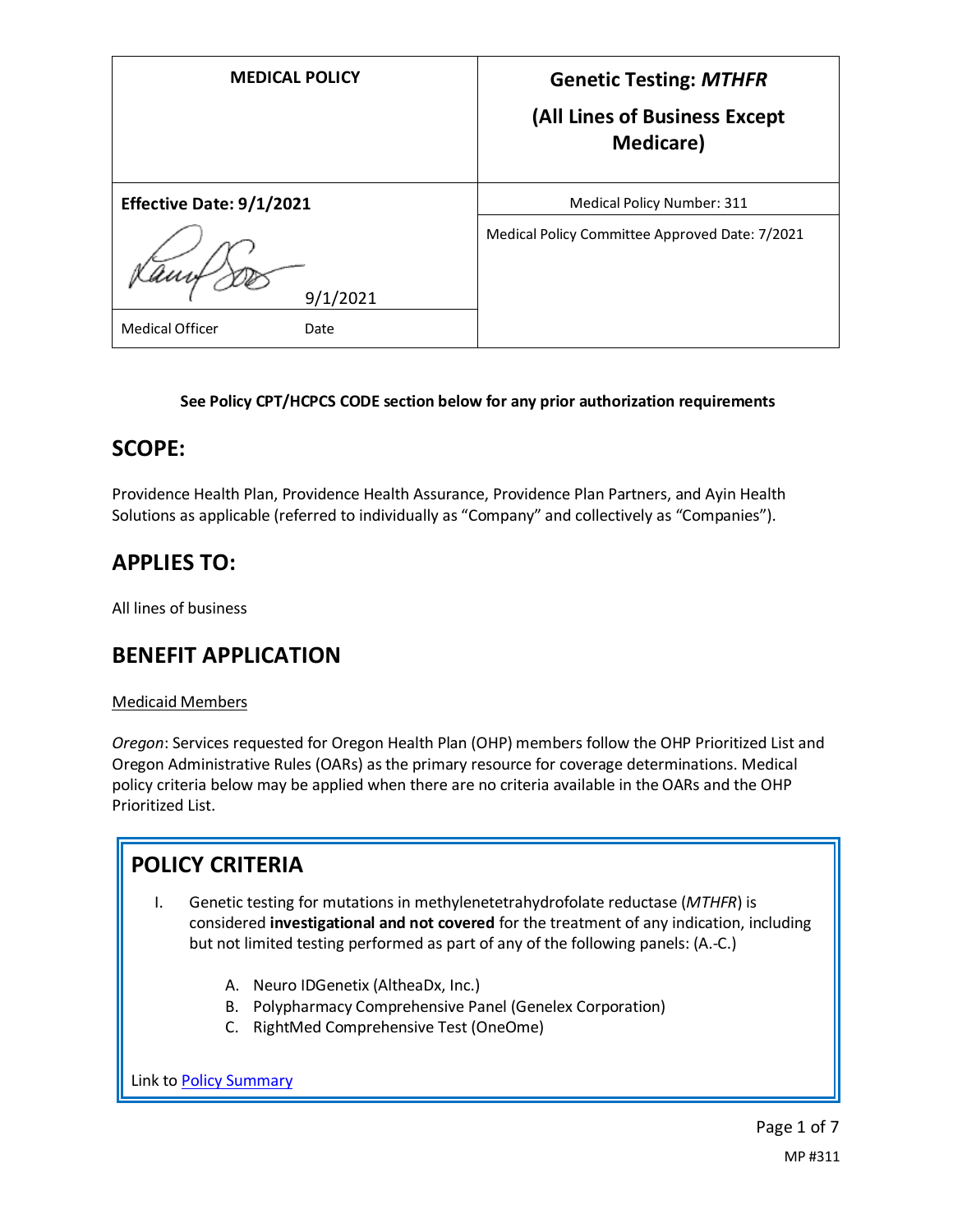## **CPT/HCPCS CODES**

| <b>All Lines of Business Except Medicare</b> |                                                                                                                                              |
|----------------------------------------------|----------------------------------------------------------------------------------------------------------------------------------------------|
| <b>Not Covered</b>                           |                                                                                                                                              |
| 81291                                        | MTHFR (5,10-methylenetetrahydrofolate reductase) (e.g., hereditary hypercoagulability)<br>gene analysis, common variants (e.g., 677T, 1298C) |

## **DESCRIPTION**

### Methylenetetrahydrofolate reductase (*MTHFR*)

The *MTHFR* gene provides instructions to make the MTHR protein, which helps the body process folate. Variations in the *MTHFR* gene have been proposed as risk factors for numerous conditions, including cardiovascular disease, thrombophilia, stroke, hypertension, behavioral health conditions, pharmacological management and pregnancy-related complications.

## **REVIEW OF EVIDENCE**

A review of the ECRI, Hayes, Cochrane, and PubMed databases was conducted regarding the use of genetic testing of the *MTHFR* gene for the treatment of various indications. Below is a summary of the available evidence identified through June 2021.

### Systematic Reviews

• In 2017 (updated 2020), Hayes conducted an evidence review assessing the clinical utility of *MTHFR* genetic testing in common clinical conditions.<sup>1</sup> In total, 7 studies were evaluated to assess the evidence for the clinical utility of *MTHFR* genotyping. Three studies from 1 research group were judged as presenting low-quality but consistent evidence that riboflavin supplementation may be an effective method to reduce BP in a genotype-targeted hypertensive population that has difficulty achieving BP goals. However, optimal riboflavin dose and treatment duration, long-term effectiveness, and improved outcomes would still need to be demonstrated in larger trials. A good quality RCT suggested that folic acid therapy may prevent first stroke based on *MTHFR* genotype and baseline folate level, . Relevance to the U.S. population—a diet-supplemented population nationwide—as well as optimal folic acid doses by genotype and baseline folate levels, however, remain to be established. Increased folate dose beyond usual recommendations according to *MTHFR* and *MTRR* risk variants and time course reduced pregnancy-associated complications for most age categories in 1 trial in China. Applicability to U.S. populations would require additional data.

Psychiatric disorders associated with disruptions in folate metabolism have been hypothesized to improve by administering related supplements according to *MTHFR* genotype. In 1 small RCT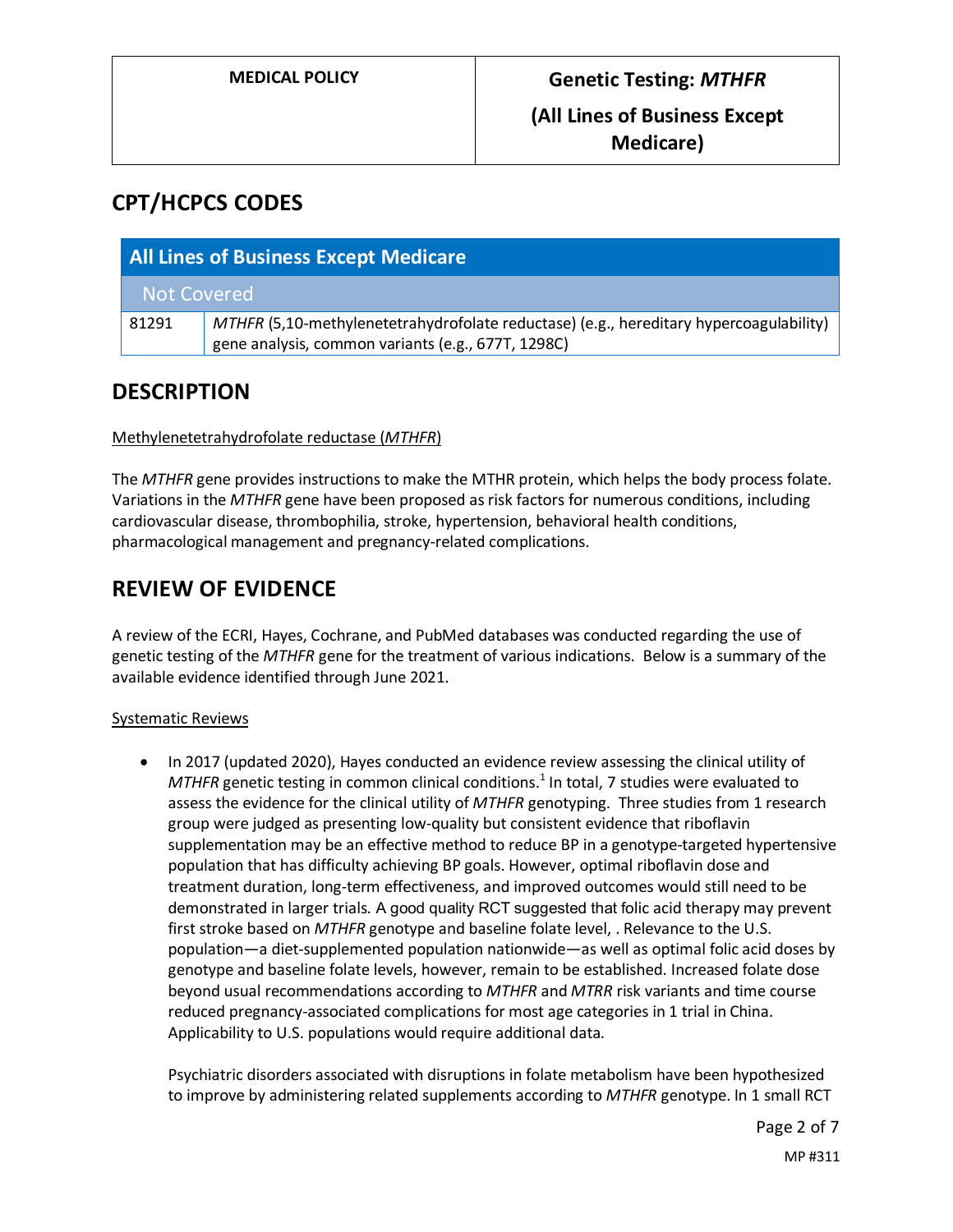of folate treatment in schizophrenic outpatients, no evidence of improvement by genotype was found compared with placebo. In another larger trial of MDD patients selected by highrisk *MTHFR* genotype, a commercial vitamin and nutrient preparation significantly decreased an average depression rating scale score and significantly improved the rate of achieving remission compared with placebo, but no usual treatment comparison arm was included in the trial. In general, some applications of *MTHFR* genotyping for common variants present evidence of possible clinical utility and warrant follow-up study, but none appear to be ready for immediate use.

The following Hayes Ratings were based on the low-quality body of evidence for studies looking directly at the clinical utility of *MTHFR* genotyping in pediatric or adult patients to detect common variants and support genotype-directed treatment of common conditions:

- o For use of *MTHFR* C677T genotyping in patients with premature cardiovascular disease or hypertension to support genotype-directed supplemental treatment of hypertension with riboflavin. (*low quality of evidence, "C" rating – potential but unproven benefit*)
- o For use of *MTHFR* C677T genotyping in patients with hypertension but no prior stroke, myocardial infarction, or heart disease, to support genotype-directed prevention of stroke with folic acid. (*very low quality of evidence, "D2" rating – insufficient evidence*)
- o For use of *MTHFR* C677T and A1298C genotyping in pregnant women to support genotype-directed folate supplementation for the prevention of pregnancy complications. (*very low quality of evidence, "D2" rating – insufficient evidence*)
- o For use of *MTHFR* C677T genotyping in schizophrenia patients treated with antipsychotic medication to support genotype-directed folate supplementation for the reduction of negative symptoms. (*very low quality of evidence, "D2" rating – insufficient evidence*)
- o For use of *MTHFR* C677T and A1298C genotyping in patients with major depressive disorder and no other psychiatric or behavioral features to support genotype-directed supplementation with a commercial vitamin/nutrient preparation to improve symptoms. (*very low quality of evidence, "D2" rating – insufficient evidence*)
- In 2017 (updated 2020), Hayes conducted an evidence review assessing the clinical utility of MTHFR pharmacogenetic genotyping for altering drug treatment.<sup>2</sup> In total, 1 study was included for review to assess the evidence for the clinical utility of *MTHFR* pharmacogenomic genotyping. This study (n=141) enrolled patients with newly diagnosed childhood non-B acute lymphoblastic leukemia. All patients were treated with the same protocol, except that those with a favorable genotype (677CC or 677CT; n=106) were given an increased dose of methotrexate whereas those with an unfavorable genotype (677TT, 1298CC, 677CT/1298AC; n=35) were given the standard dose. Patients with an unfavorable genotype were 4.3 times more likely to suffer an adverse event compared with those with a favorable genotype (95% CI, 1.3-14.0). These results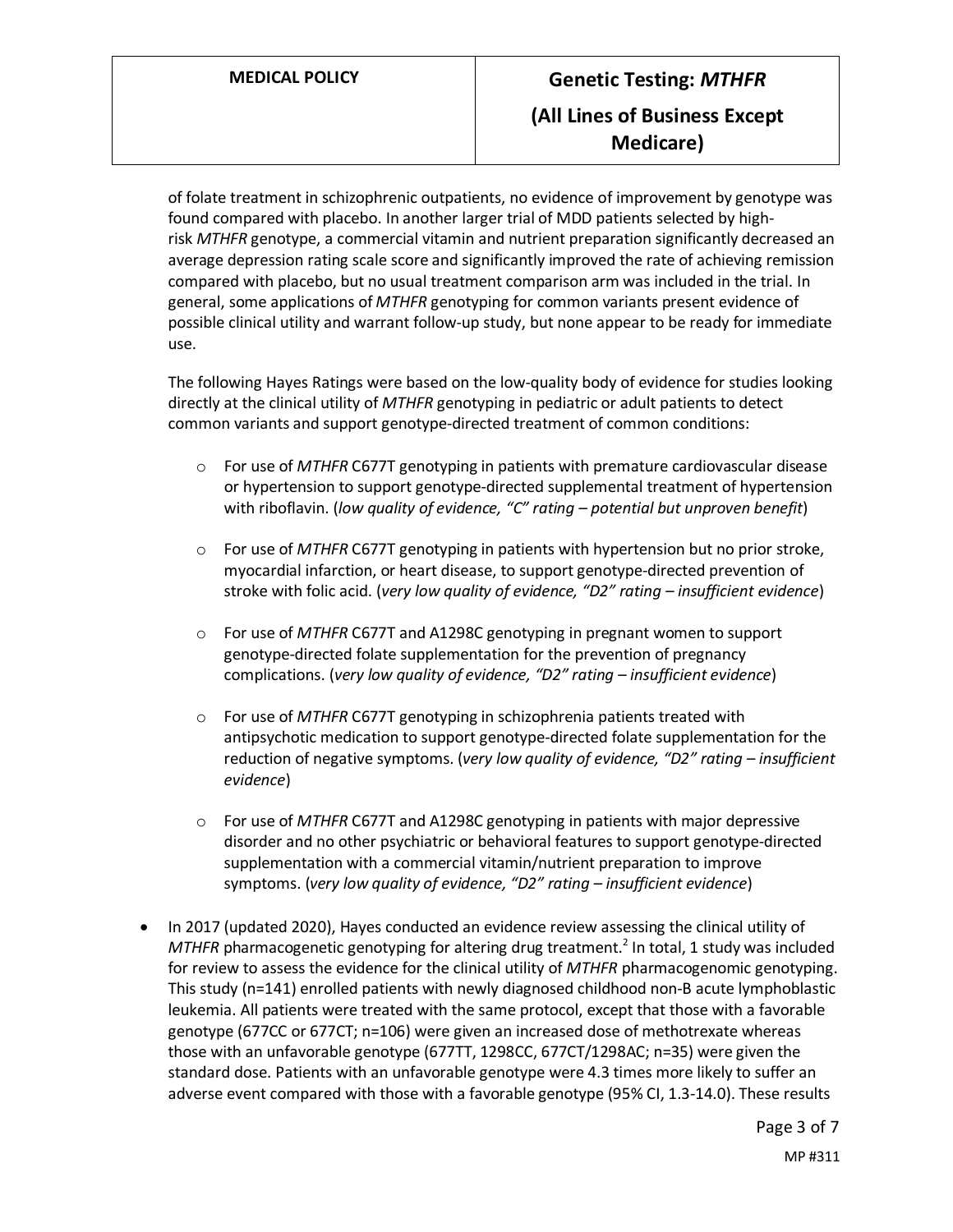suggested that increasing the methotrexate dose in a genetically favorable group does not increase toxicity. This study was limited by the following: complete controls were lacking, overall disease outcomes were not assessed, and the results of this trial cannot be generalized to patients with other clinical conditions who are also treated with methotrexate, nor to other antifolate medications. On the basis of the very-low quality of evidence, Hayes ultimately assigned a "D2" rating (insufficient evidence) for use of *MTHFR* pharmacogenomic genotyping to alter drug choice, drug dose, or otherwise mitigate drug treatment in order to avoid adverse events, maintain adherence, and improve disease-related outcomes.

- In 2017 (updated 2020), Hayes conducted an evidence review assessing the clinical utility of *MTHFR* genetic testing for severe *MTHFR* enzyme deficiency. <sup>3</sup> In total, 4 studies were included for review of *MTHFR* genotyping for severe enzyme deficiency. These studies were assessed as demonstrating clinical utility. One study employed a limited newborn screening program for known *MTHFR* variants in a relatively closed or isolated population at high risk (e.g., due to a founder variant) to identify new cases. All four studies addressed case identification by genotyping with subsequent direct benefit to the patient and/or prenatal screening so that family planning and effective treatment-related decisions in subsequent pregnancies can be made. No studies directly compared genotyping with other definitive diagnostic tests such as *MTHFR* enzyme activity. Therefore, no evidence was found that clarifies best methods for laboratory diagnosis. On the basis of several case studies, Hayes concluded that *MTHFR* genotyping for severe enzyme deficiency has clinical utility in screening for known, rare *MTHFR* variants in relatively closed or isolated populations at high risk (e.g., due to a founder variant), and where the condition has already been diagnosed in a family, in prenatal screening so that family planning and effective treatment-related decisions can be made. Some clinical utility was found for *MTHFR* genotyping for severe enzyme deficiency to aid in case diagnosis so that immediate and effective treatment may be instituted. However, no studies directly compared genotyping with other definitive diagnostic tests such as *MTHFR* enzyme activity. Therefore, no evidence was found that clarifies best methods for laboratory diagnosis. The following Hayes Ratings were given:
	- o For use of *MTHFR* genotyping to screen for known, rare *MTHFR* variants in relatively closed or isolated populations at high risk (e.g., due to a founder variant). (*moderate quality of evidence, "B" rating; some proven benefit*)
	- o For use of *MTHFR* genotyping to aid in the diagnosis of new, individual cases to improve treatment outcomes. (*low quality of evidence, "C" rating; potential but unproven benefit*)
	- o For use of *MTHFR* genotyping to detect rare variants in prenatal screening where the condition has already been diagnosed in a family, in order to improve case identification as well as treatment and/or family planning outcomes. (*moderate quality of evidence, "B" rating; some proven benefit*)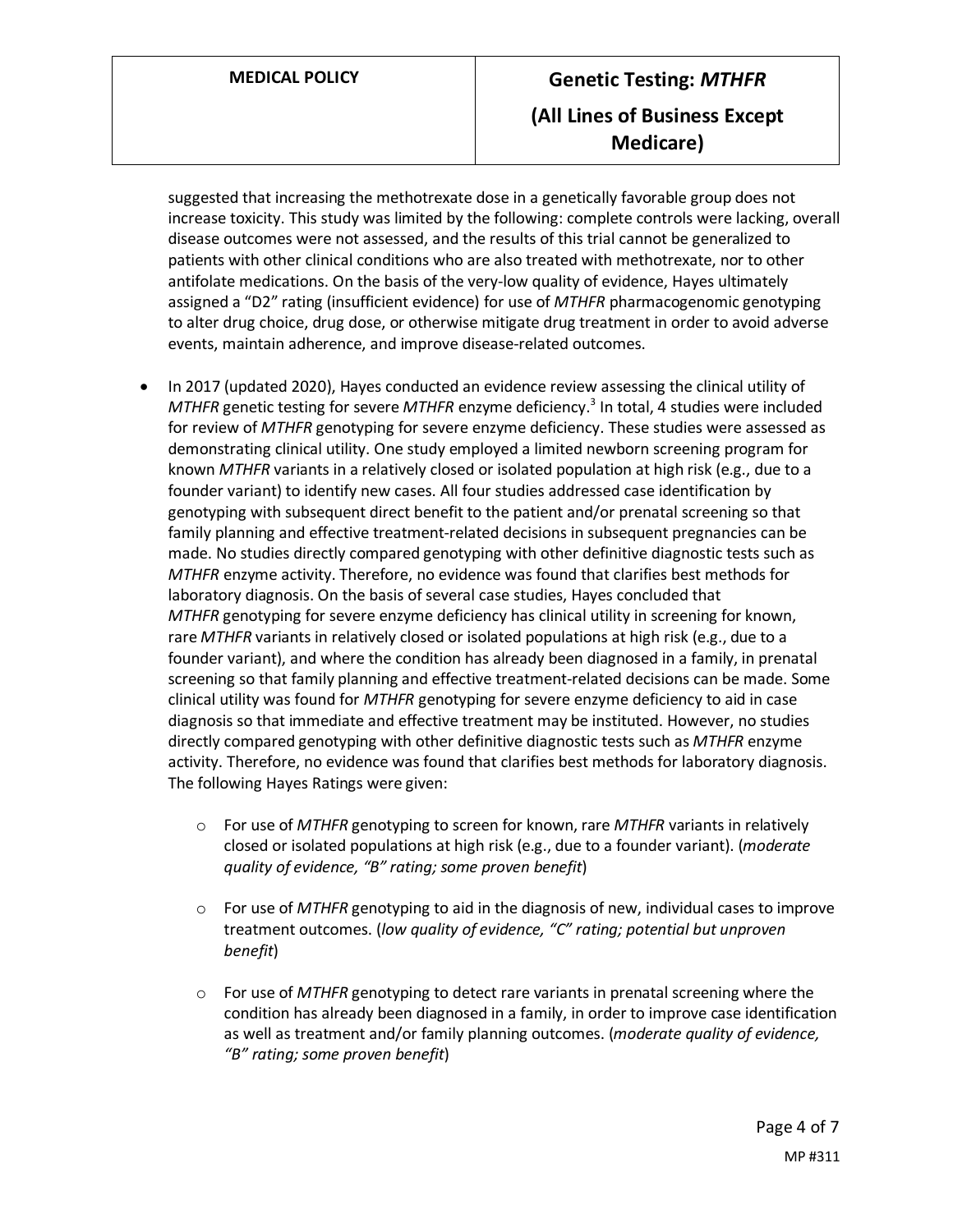• In 2018, ECRI published a genetic test product brief assessing the clinical utility of the Neuro IDgenetix (AltheaDx, Inc.) for guiding medication selection for patients with psychiatric disorders or acute or chronic pain.<sup>4</sup> Two clinical utility RCTs were included for review. One RCT reported improved short-term remission and response rates in patients with moderate to severe anxiety, depression, or both at 12-week follow-up. The second RCT of patients with anxiety, depression, ADHD, or psychosis found no difference in patient symptoms after treatment guided and not guided by the test at 3 month follow-up. Due to the study's small sample sizes and lack of long-term follow-up, evidence supporting the test's clinical utility was determined to be "inconclusive."<sup>4</sup>

# **CLINICAL PRACTICE GUIDELINES**

### American College of Medical Genetics and Genomics (ACMG)

In 2013, the ACMG published a clinical practice guideline on *MTHFR* polymorphism testing with respect to the clinical evaluation for thrombophilia.<sup>5</sup> A summary of the recommendations is as follows:

- *MTHFR* genotyping should neither be ordered for the clinical evaluation of thrombophilia or recurrent pregnancy loss nor for at-risk family members.
- Patients found to carry *MTHFR* variants should receive an appropriate symptom-based evaluation by a clinical geneticist.
- Fasting total plasma homocysteine levels should be ordered for patients carrying the *MTHFR* 677TT homozygous variant.
- *MTHFR* genotype does not change general population folic acid supplementation recommendations for women of childbearing age.

In 2017, the ACMG updated their guidelines and did not include *MTHFR* in their list of genes for which pathologic variants for severe deficiency should be reported if detected as secondary findings in a sequencing assay.<sup>6</sup>

### American College of Obstetricians and Gynecologists (ACOG)

In 2013, ACOG published a Practice Bulletin regarding inherited thrombophilias in pregnancy and recommended screening and management for these conditions.<sup>7</sup> The authors found insufficient evidence to support assessment of *MTHFR* variants or plasma homocysteine levels in the evaluation of a thrombophilic etiology for VTE. Therefore, screening with either *MTHFR* variant analysis or fasting homocysteine level was not recommended.

#### Society for Maternal-Fetal Medicine

In 2014, SMFM recommended avoiding an inherited thrombophilia evaluation for women with histories of "pregnancy loss, intrauterine growth restriction, preeclampsia, and abruption." SMFM notes that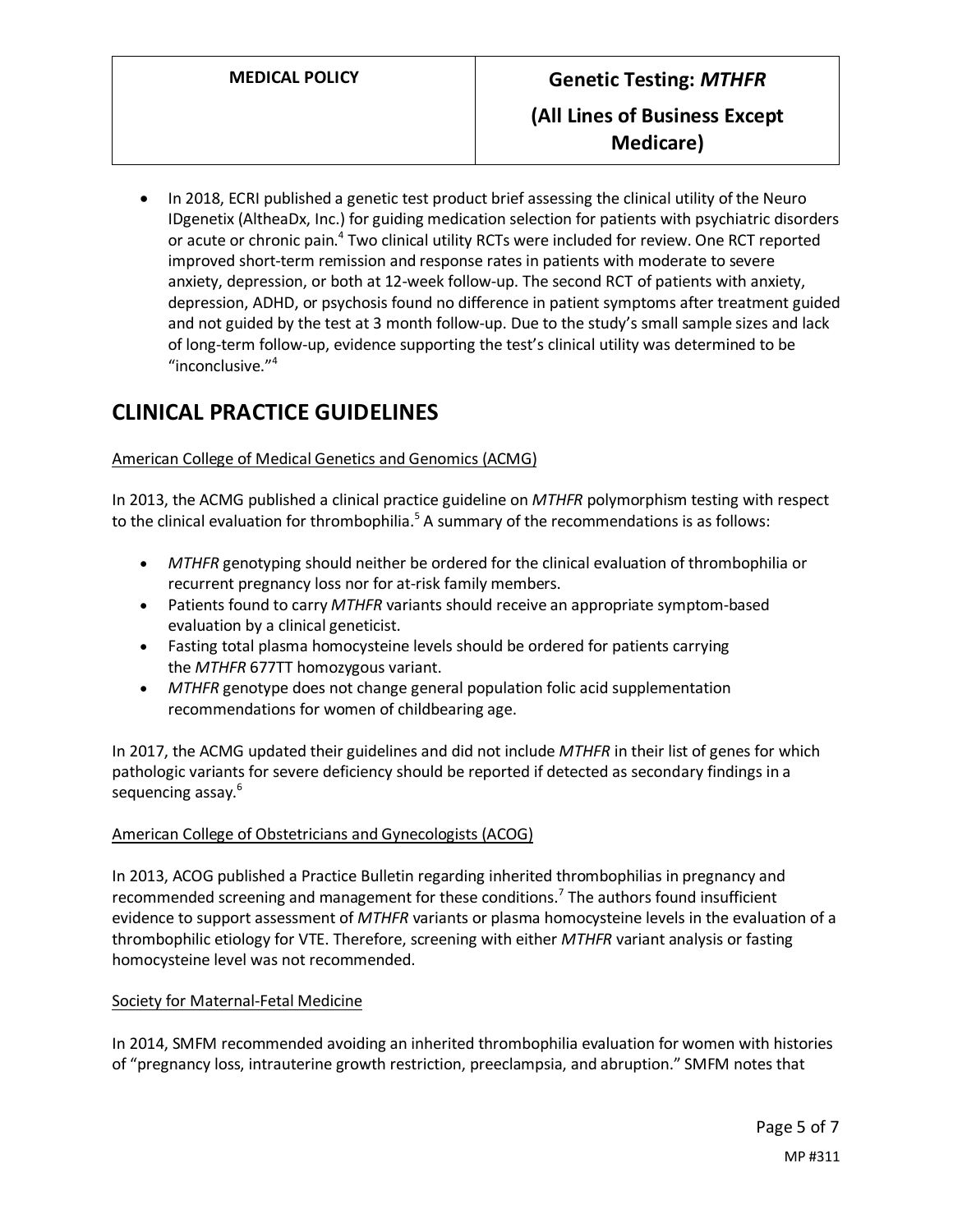scientific data do not support a causal association between *MTHFR* variants or other inherited thrombophilias and adverse pregnancy outcomes.<sup>8</sup>

#### Academy of Nutrition and Dietetics (AND)

In 2014, the AND published a position paper on nutritional genomics.<sup>9</sup> Therefore, the use of nutrigenetic testing is considered not to be ready for routine dietetics practice. The authors report that although the *MTHFR* C677T variant has been associated with a moderately increased risk of cardiovascular disease (CVD) in some studies, the overall risk of 677TT carriers is unclear. Therefore, the authors conclude that there is insufficient evidence to modify current folate recommendations from those currently provided for the general population.

### <span id="page-5-0"></span>**POLICY SUMMARY**

There is not enough research to show that testing for variants in the *MTHFR* gene improves health outcomes, no matter their medical issue. Published studies have not yet demonstrated that treating patients based on genetic testing for variants the MTHR gene can improve patients' medical condition. While some studies show that *MTHFR* genotyping for severe enzyme deficiency has clinical utility in screening for known, rare *MTHFR* variants in relatively closed or isolated populations at high risk, larger studies are needed to confirm these findings. In addition, clinical practice guidelines such as the American College of Medical Genetics and Genomics specifically recommend against *MTHFR* genetic testing. Therefore, genetic testing for *MTHFR* is considered investigational.

## **INSTRUCTIONS FOR USE**

Company Medical Policies serve as guidance for the administration of plan benefits. Medical policies do not constitute medical advice nor a guarantee of coverage. Company Medical Policies are reviewed annually and are based upon published, peer-reviewed scientific evidence and evidence-based clinical practice guidelines that are available as of the last policy update. The Companies reserve the right to determine the application of Medical Policies and make revisions to Medical Policies at any time. Providers will be given at least 60-days' notice of policy changes that are restrictive in nature.

The scope and availability of all plan benefits are determined in accordance with the applicable coverage agreement. Any conflict or variance between the terms of the coverage agreement and Company Medical Policy will be resolved in favor of the coverage agreement.

## **REGULATORY STATUS**

Four genotyping tests for variations in the *MTHFR* gene have been approved by the U.S. Food and Drug Administration (FDA):

- Verigene *MTHFR* Nucleic Acid Test (Nanosphere, Inc.),
- eSensor *MTHFR* Genotyping Test (Osmetech Molecular Diagnostics),